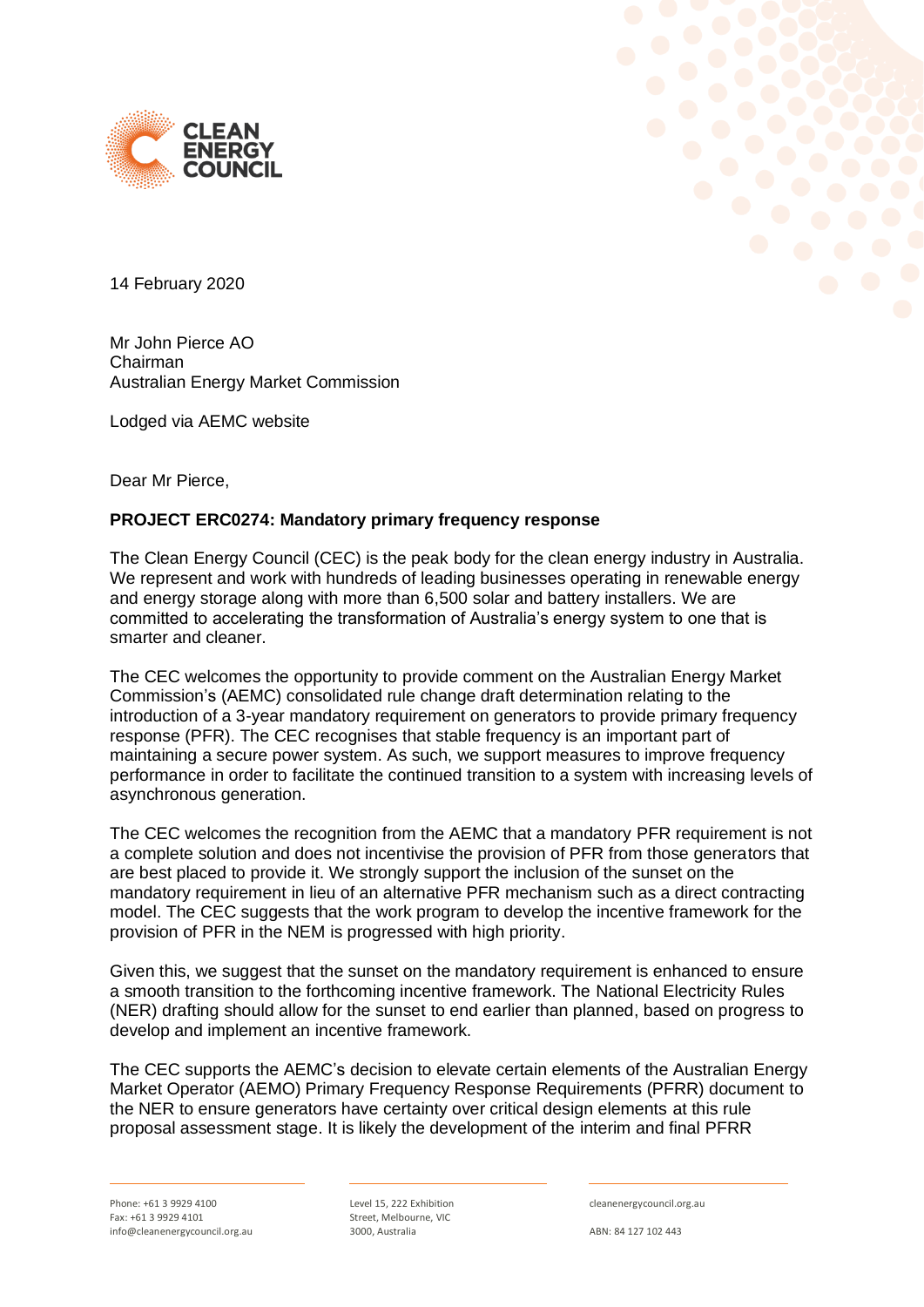document will prompt further elements that should be elevated to the NER. Given that the development of the PFRR will begin between the draft determination and the final rule, we suggest the AEMC monitor the PFRR development process for additional potential design elements that would be better suited to the NER to provide security for generators against further changes to the PFRR.

Our attachment outlines further comments and suggested refinements to the draft rule, along with preliminary comments regarding the development of the incentive framework.

Thank you for the opportunity to comment on this consultation. The CEC looks forward to participating in the upcoming development of the incentive framework. If you would like to discuss any of the issues raised in this submission, please contact Tom Parkinson, Policy Officer, on (03) 9929 4156 or tparkinson@cleanenergycouncil.org.au or myself, as outlined below.

Yours sincerely,

Lillian Patterson Director Energy Transformation (03) 9929 4142 [lpatterson@cleanenergycouncil.org.au](mailto:lpatterson@cleanenergycouncil.org.au)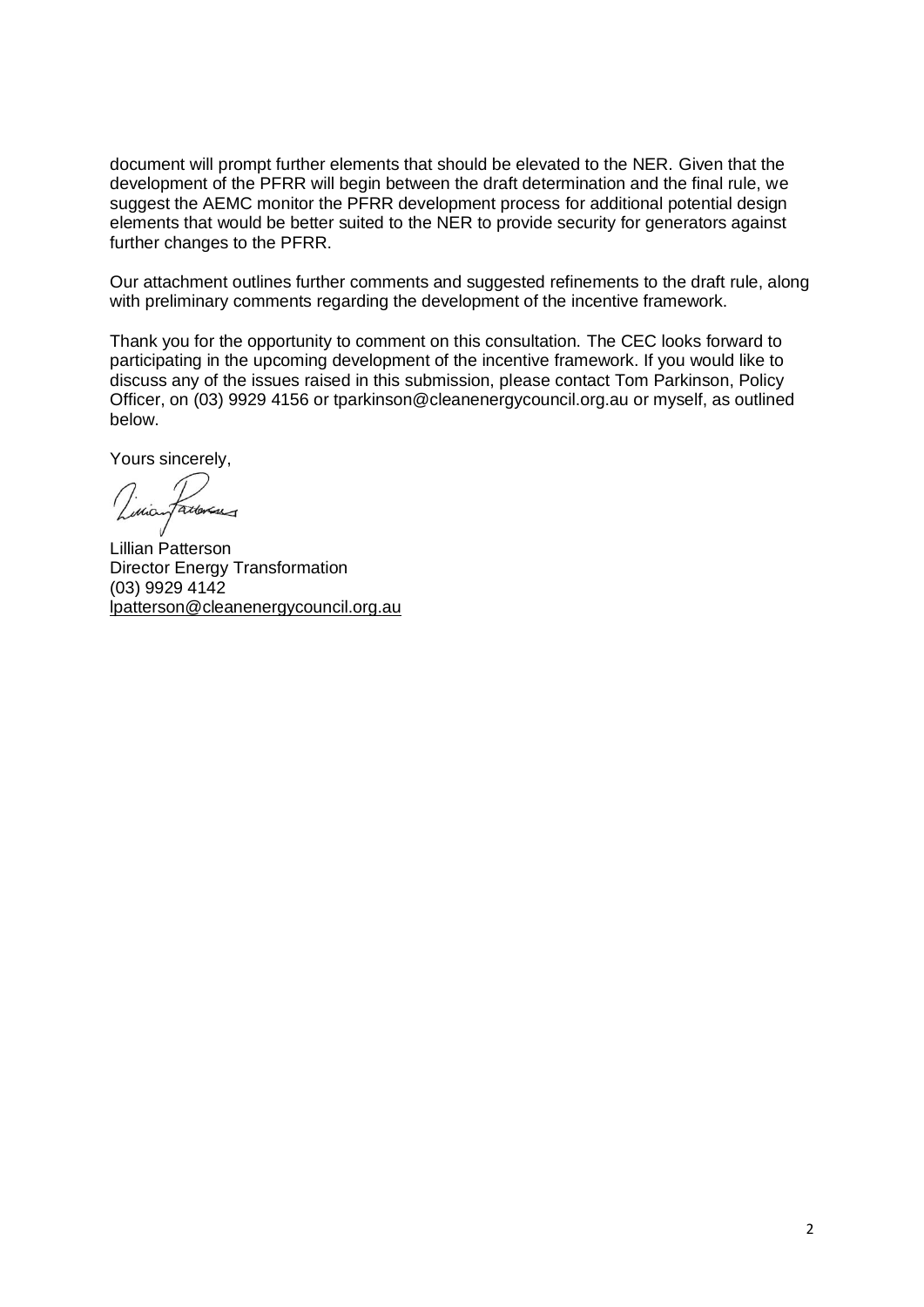## **Sunset**

As outlined above, the CEC strongly supports the inclusion of the sunset to the draft rule. A sunset is important to ensure that the mandatory requirement is not relied on to control power system frequency for longer than is required to develop the incentive framework. We trust that the AEMC has used best judgement to set the sunset date as 4 June 2023, however, this does not eliminate the potential for the framework development and implementation to be completed earlier than the sunset date. If the development of the framework is completed quicker than anticipated, then the mandatory requirement would no longer be required and as such should be removed and replaced immediately by the newly developed incentive structure. The development of the incentive framework should happen as quick as possible, however, this should not come at the expense of the effectiveness of the forthcoming framework.

We believe adopting further refinements to the sunset provision would enhance the draft rule to ensure the mandatory PFR requirement is fit for purpose.

### **Additional costs**

The CEC is concerned that the AEMC is not considering the significant opportunity costs that will face renewable generators and batteries as a result of this rule change.

While it is important that exemptions are available for high upfront upgrade costs, this does not factor in the ongoing operational costs that generators will face when they reduce output in response to over frequency. Renewable generators leverage the natural resources available at that location at that specific point in time and as such will only typically provide lower services as most of the time, they will be maximising the natural resources available. As a result, if they ramp down in response to over frequency, the 'fuel' is lost and will result in a loss of revenue due to lost energy. We note that the expected frequency performance in the NEM should improve this situation, however, this is not guaranteed and as the rule change request presents little analysis to forecast the frequency improvement it is not certain that this will be the case.

Through discussions with CEC members, we estimate an 0.75% loss of energy over a year of operation due to the mandated PFR requirement. This would represent a material loss of revenue and could have significant impact on the commercial operation of a generator.

It is also important to note that the draft determination does not take into consideration the opportunity costs related to a battery complying with the mandatory PFR. When a battery is responding to under frequency in the system it will be sending out additional energy as per the PFR requirement. The generator is not paid for this energy and it is therefore lost. For a standard generator, this energy is 'replaceable' as there is continued wind and solar available as fuel. For a battery, stored energy is finite and once used it is not available to be dispatched in the market. We are concerned that due to the speed and quality of frequency response a battery can provide they will be at a severe disadvantage as a result of this mandatory requirement due to the lost opportunity of that stored energy that would have otherwise been available for use.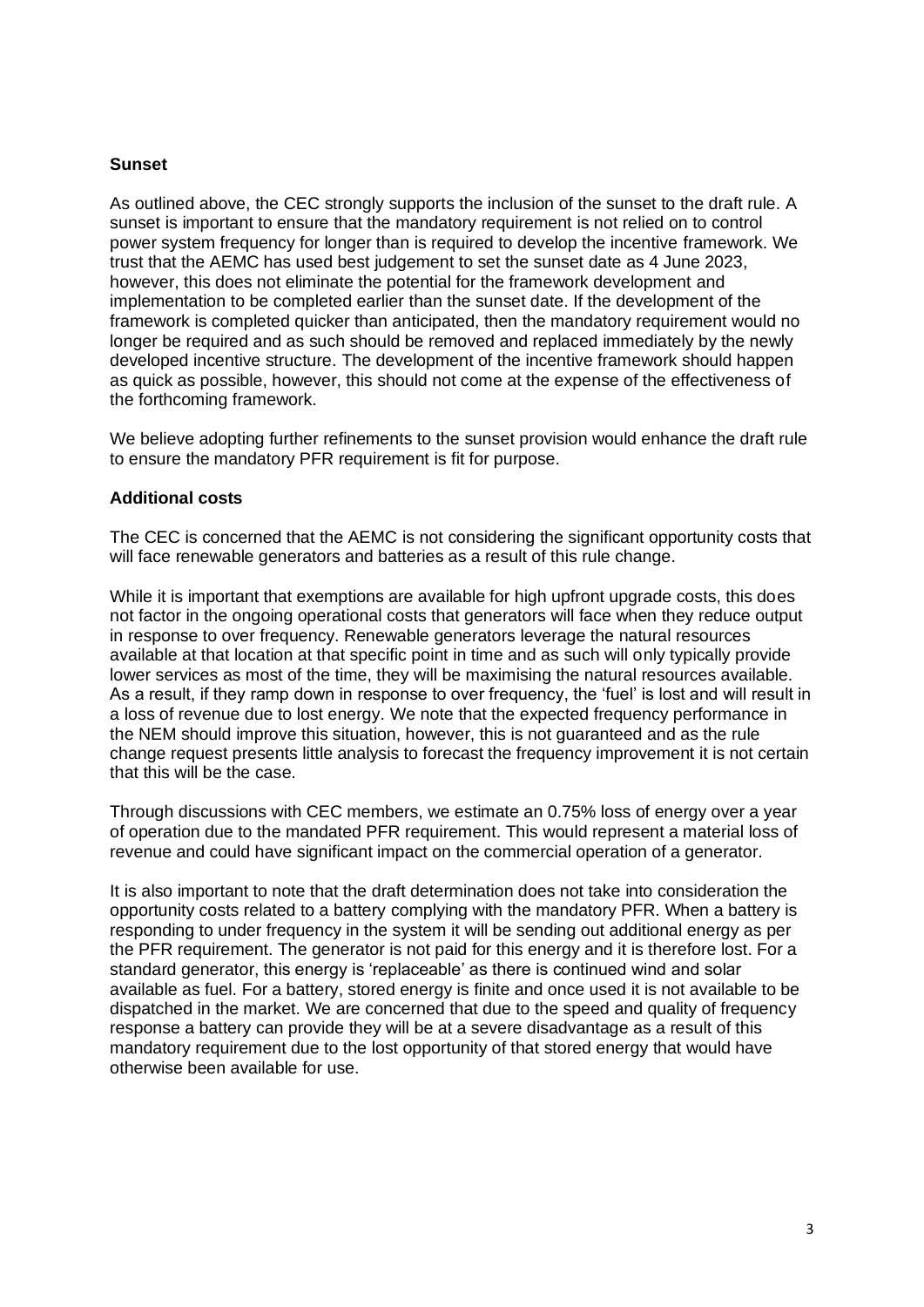#### **Primary frequency response requirements**

The CEC notes that the draft rule has elevated certain elements that were intended to be contained in the PFRR document into the rules such as the exemption principles and recognition in the rules that generators are not required to maintain headroom in order to provide PFR. The CEC supports this position as it will protect generators from future changes to the PFRR document that industry may not support.

We suggest the final rule contains further guidance material on what the AEMC and AEMO would consider 'excessive costs' for generator upgrades. Further, we are concerned with the decision to base the exemption criteria on the commercial position of the generator. It is difficult to understand how AEMO will be able to make judgement of the commercial position of a generator in order to justify whether an exemption is warranted.

It is important that the exemption thresholds are clearly understood by industry as upgrade costs may be significant. In consultation with CEC members, we have had reports of manageable upgrade costs in the range of \$10,000 and we have also had reports of potential upgrade costs approaching \$1,000,000 once purchase costs, installation, modelling and testing has been completed. Given this variance in upgrade costs, industry would benefit from further guidance from the AEMC and AEMO on what is deemed to be excessive, regardless of the generators commercial position.

The CEC supports the intention of the draft rule that complying with the mandatory PFR requirement would not mean changes to a generator's agreed technical performance standards.

#### **Implementation**

The CEC recommends an enhancement to the tranched approach to implementing the mandatory PFR requirement. As proposed, there are two separate tranches of generators that will have the mandatory requirement applied to them at separate times – first those over 200MW and then those under 200MW. The CEC believes this is a sensible approach, however, we suggest that AEMO undertake analysis of frequency performance across the NEM following the rollout of the first of generators of greater than 200 MW. Such an approach will allow for an assessment of whether frequency performance has improved. If frequency materially improves to a level that AEMO is comfortable with and rolling out the secondary tranche is not going to produce significant improvements, then it may not be necessary to continue to rollout the PFR requirement across the remainder of the generation fleet. This would reduce overall system costs and reduce upgrade costs for smaller generators. This review would also inform the development of the incentive framework as the framework will require an understanding of the location and quantity of PFR that is appropriate for improving frequency quality within the NEM. We consider this review requirement should be in the NER.

Prior to the delay to the AEMO removal of disincentives to primary frequency response rule change request, the proposal included a change to the rules that stated a generator would not be allocated a share of the costs of regulation services, if it operates its plant in a frequency response mode in accordance with the settings in the Causer Pays procedure and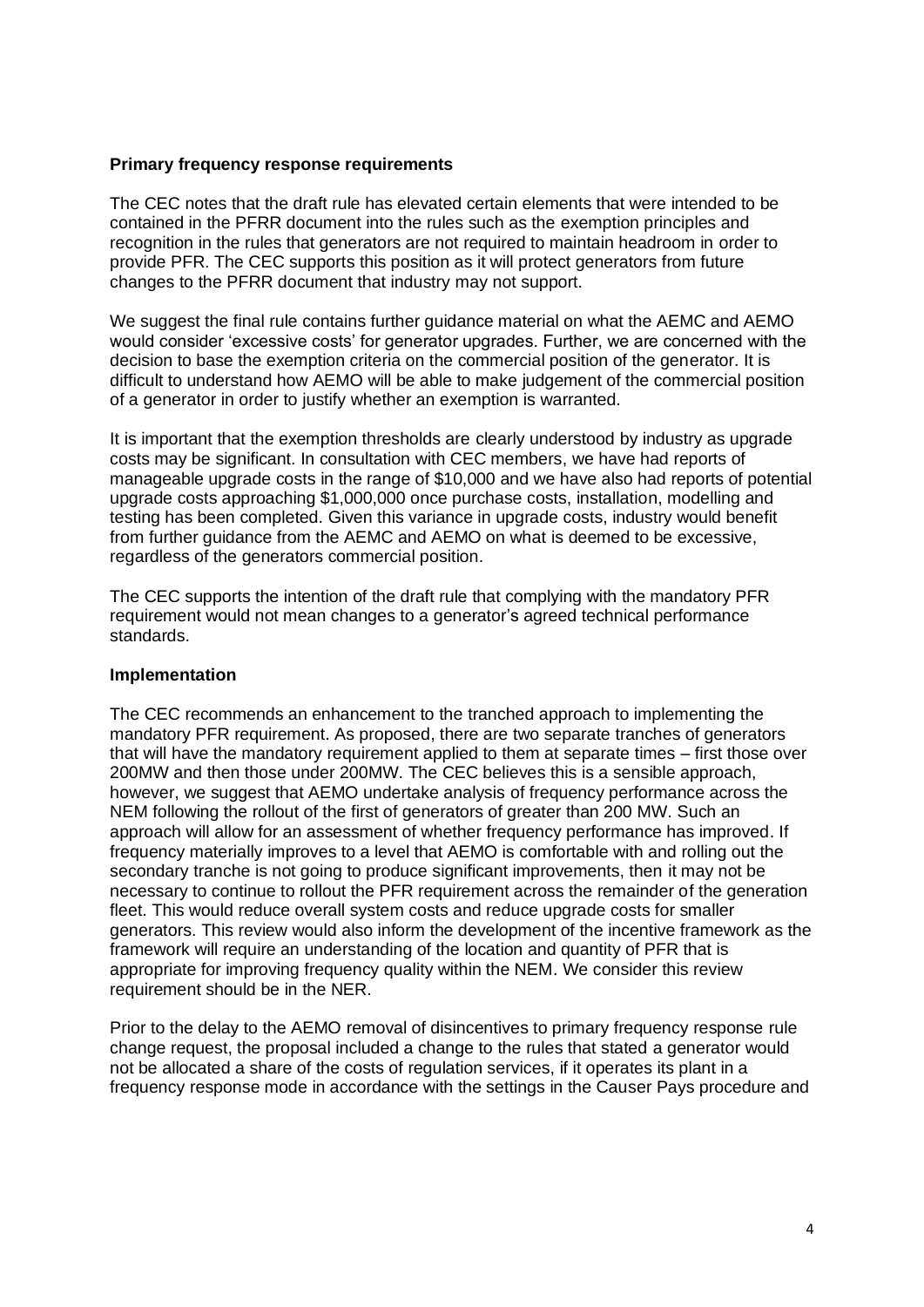responds to arrest the frequency deviation<sup>1</sup>. We note this is no longer included with the mandatory PFR draft determination and assume this is due to the separation of the rule changes and the delayed rule change consideration. The CEC disagrees with this decision as it was a critical component to the rule change request. Generators who are not being rewarded for providing frequency response should at the very least not be allocated a share of causer pays factors as they are responding to arrest frequency deviations rather than contributing to them.

The draft rule includes a prohibition on any generators making modifications to their plant to meet the technical requirements prior to receiving AEMO's response and approval. The CEC does not support this element of the draft rule. We suggest this prohibition is removed and generators should be permitted to continue to modify their plant as they see fit as usual under the NER.

The CEC supports the AEMC's decision to only apply the mandatory requirement to generators that are dispatched above 0MW and subsequently the treatment of battery energy storage systems (BESS). Requiring BESS's to comply with the mandatory PFR requirement while idle or charging would be discriminatory and would also require the same requirements to be applied to other loads or generators when idle or consuming to ensure consistency.

# **Primary frequency control band**

The two mandatory PFR rule change requests from AEMO and Dr Sokolowski presented ±0.015Hz and ±0.025Hz respectively as the two options for generator deadband limits. The CEC suggested in our previous submission that the proposed deadband of  $\pm 0.025$ Hz by Dr Sokolowski is more reasonable as a tighter deadband may increase the wear and tear on generating units such as wind turbines as they work to control their active power output.

We note that the draft determination presents  $\pm 0.015$ Hz as the chosen deadband with limited justification for this choice compared to the alternative. Given our earlier feedback that the tighter deadband may contribute to greater wear and tear on their plant and that the draft determination provides no explanation for the selection of the  $\pm 0.015$ Hz band, we suggest the AEMC provide a fuller explanation to justify its decision in the final determination.

We note that individual plants will have the ability to adjust their deadband to a wider or tighter limit, provided AEMO agrees. The CEC supports this detail as it will allow generators to negotiate with AEMO on a more suitable deadband that reduces wear and tear on the generating unit.

## **Preliminary comments on the development of incentive framework**

The clean energy industry supported the Frequency Control Frameworks Review recommendations for the establishment of market-based options as the long-term PFR framework that will recognise the quality (speed and accuracy) that new technologies, such

<sup>1</sup> AEMC, Primary frequency response rule changes, 19 September 2019, p70, available at [https://www.aemc.gov.au/sites/default/files/2019-](https://www.aemc.gov.au/sites/default/files/2019-09/Primary%20frequency%20response%20rule%20changes%20-%20Consultation%20paper%20-%20FOR%20PUBLI..._0.pdf) [09/Primary%20frequency%20response%20rule%20changes%20-%20Consultation%20paper%20-%20FOR%20PUBLI...\\_0.pdf](https://www.aemc.gov.au/sites/default/files/2019-09/Primary%20frequency%20response%20rule%20changes%20-%20Consultation%20paper%20-%20FOR%20PUBLI..._0.pdf)